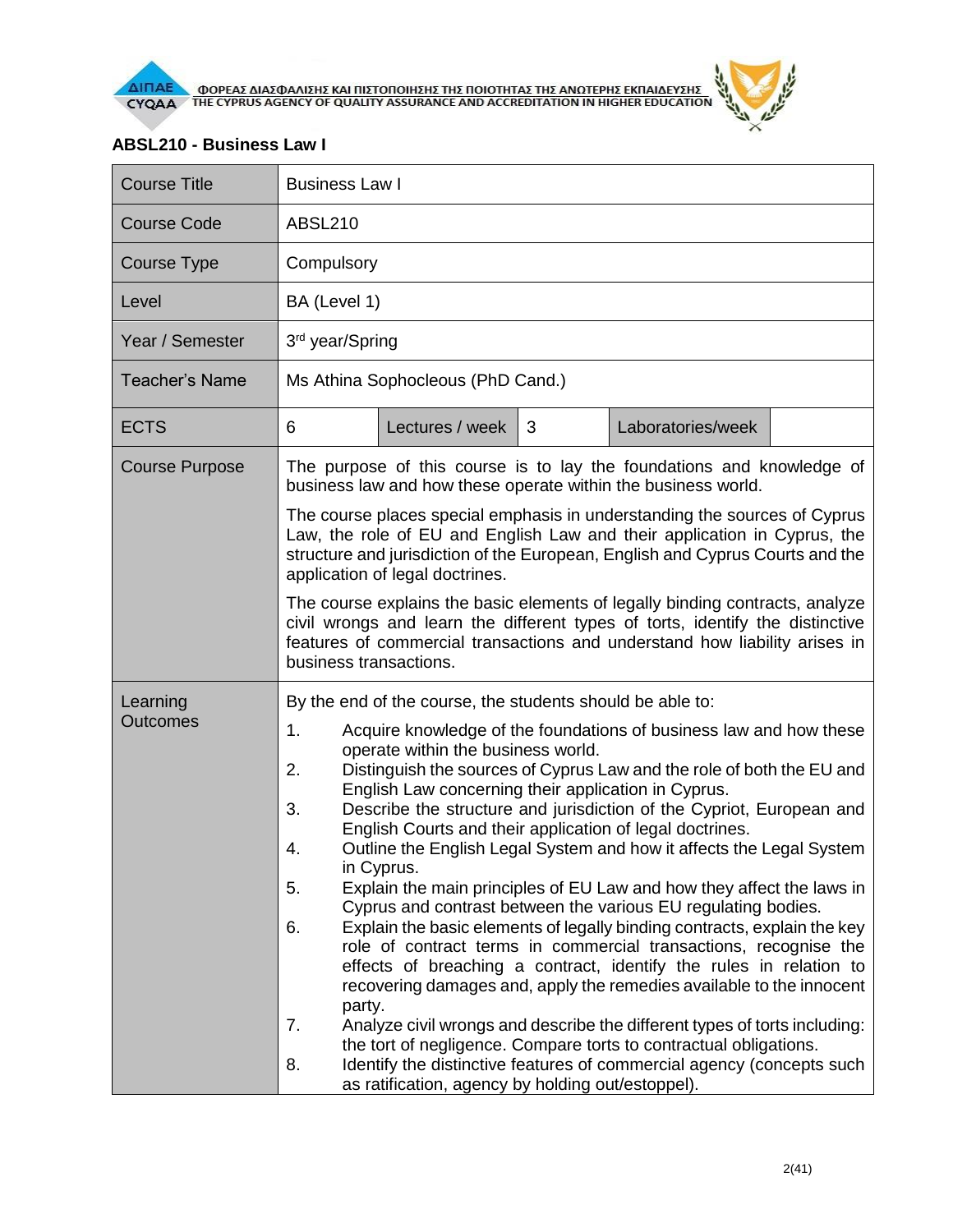



|                       | 9.<br>Explain how liability arises in business transactions and demonstrate<br>the capacity for: legal analysis, research and problem - solving skills<br>within the context of business law.<br>Define and analyze of contractual liability of parties in contracts for the<br>10.<br>sale of goods, factors/clauses that affect the validity of contracts for<br>the sale of goods (rules in relation to exclusion clauses) and advise in<br>terms of damages and other remedies). |               |      |  |  |  |
|-----------------------|--------------------------------------------------------------------------------------------------------------------------------------------------------------------------------------------------------------------------------------------------------------------------------------------------------------------------------------------------------------------------------------------------------------------------------------------------------------------------------------|---------------|------|--|--|--|
| Prerequisites         | None                                                                                                                                                                                                                                                                                                                                                                                                                                                                                 | Co-requisites | None |  |  |  |
| <b>Course Content</b> | The Legal System of Cyprus: Definition of Law. Distinguishing between<br>types of law. Considering the sources of law in Cyprus, namely the<br>European Law, the Constitution, Case Law, Common Law & Equity.<br>Meaning and application of the doctrine of precedent and the doctrine of<br>necessity. Court structure, hierarchy and jurisdiction. Meaning of human<br>rights and their protection in Cyprus.                                                                      |               |      |  |  |  |
|                       | <b>EU Law: EU institutions. Examination of sources of EU law (regulations,</b><br>directives etc). Considering the notions of direct effect and direct<br>applicability.                                                                                                                                                                                                                                                                                                             |               |      |  |  |  |
|                       | The English Legal System: Explain common law and equity, the doctrine<br>of judicial precedence, court structure and hierarchy.                                                                                                                                                                                                                                                                                                                                                      |               |      |  |  |  |
|                       | Analysis/Introduction to Contract Law: Formation of Contracts I: Contract<br>law definitions and Principles. Examination of the elements that are required<br>for a legally binding contract to exist and analysis of the main elements:<br>offer, acceptance, consideration, intention. Types of Contracts.<br>Distinguishing offers from invitations to treat. Explanation of the doctrine of<br>Promissory Estoppel and Privity of Contract.                                      |               |      |  |  |  |
|                       | Vitiating Factors of Contract and Terms: Formation of Contract II:<br>Distinguishing between terms and representations. Classification of<br>contractual terms (conditions, warranties etc.). Meaning and effect of breach<br>of contract. Remedies and rules for awarding damages.                                                                                                                                                                                                  |               |      |  |  |  |
|                       | <b>Contracts for the Sale of Goods: Review of the elements that are required</b><br>for a legally binding contract. Meaning and effect of breach of contract<br>(measure of damages, remoteness of damage & equitable remedies). Effect<br>and application of exclusion clauses. Analysis of Sale of Goods Act.                                                                                                                                                                      |               |      |  |  |  |
|                       | <b>Contracts of Agency:</b> The Law of Agency: Distinctive features of<br>commercial agency (actual and apparent authority), creation of agency<br>relationship (express, implication, ratification, estoppel etc). Agent's duties<br>and Liability                                                                                                                                                                                                                                  |               |      |  |  |  |
|                       | The Law of Torts: The effect of tort law as part of the law of obligation.<br>Distinction between liabilities and nature of tort and contract. Types of torts,<br>namely the tort of negligence. Analysis of the notion of duty of care and<br>breach of that duty, as well as remoteness of damage caused due to<br>negligence. Defenses to an action of Negligence.                                                                                                                |               |      |  |  |  |